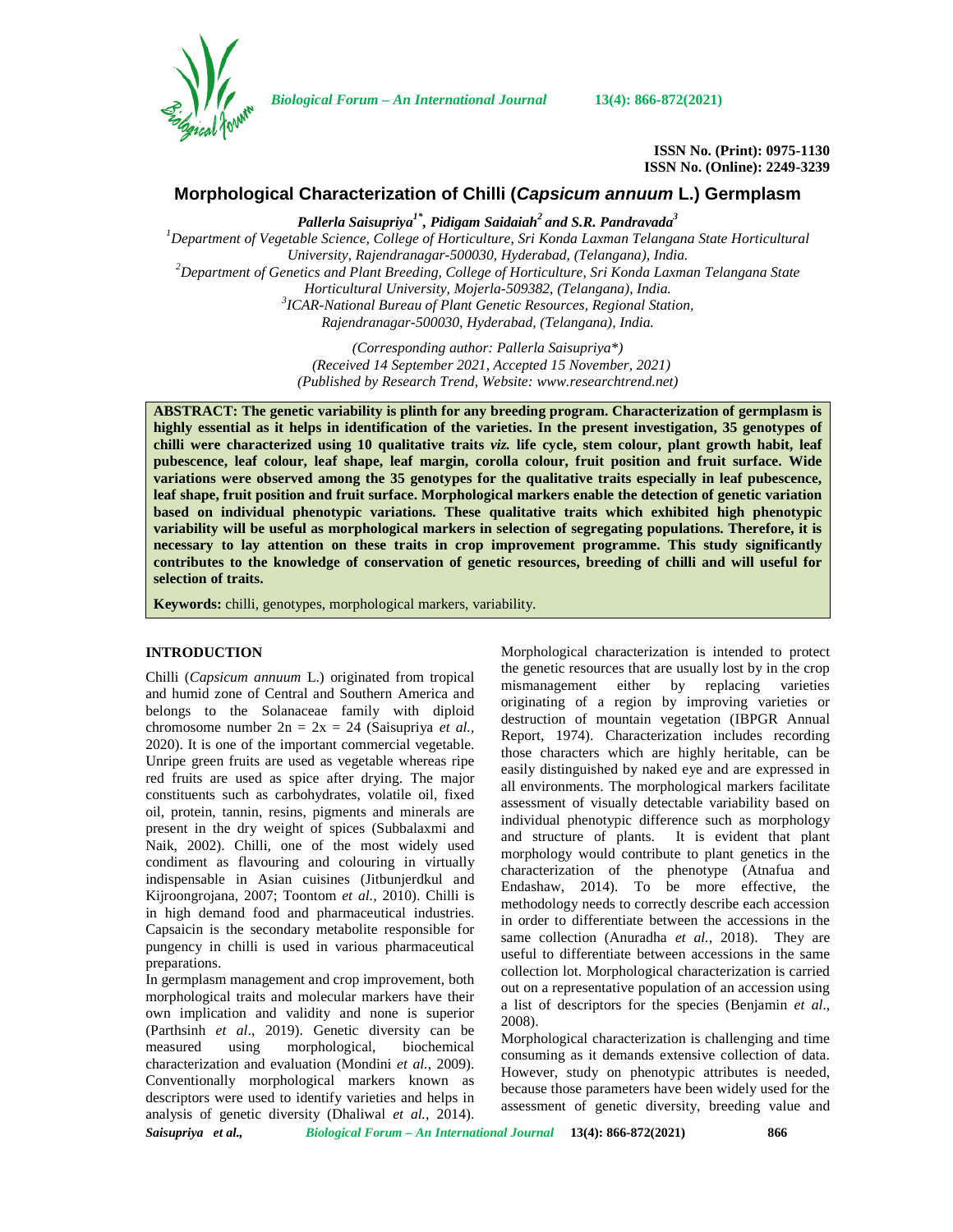yield potential of the crop (Agong *et al*., 2001; Dharmatti *et al*., 2001; Mohanty *et al.,* 2001; Parthasarathy *et al.,* 2002; Naveen *et al.,* 2018; Saidaiah *et al.,* 2019). In this regard, the present investigation was carried out to assess the morphological characterisation in 35 chilli genotypes using ten minimal descriptors.

### **MATERIAL AND METHODS**

Thirty five genotypes of chilli which includes homozygous accessions obtained from NBPGR

Regional Station, Rajendranagar, Hyderabad and one variety released from IARI, New Delhi and two released varieties from RARS, Lam, Guntur, Andhra Pradesh were evaluated in Randomized block design with three replications in field conditions. The data on ten qualitative characters was recorded in each genotype as per minimal descriptors of NBPGR (Srivastava *et al.,* 2001). The details of trait, classification and stage of scoring are presented in Table 1.

| Table 1: Classification and stage of scoring of 10 qualitative traits in 35 chilli genotypes as per NBPGR |  |  |  |  |  |  |
|-----------------------------------------------------------------------------------------------------------|--|--|--|--|--|--|
| descriptors.                                                                                              |  |  |  |  |  |  |

| Sr. No. | <b>Oualitative trait</b> | <b>Stage of scoring</b> | <b>Classification</b>     | No. of<br><b>Accessions</b> | Frequency |  |
|---------|--------------------------|-------------------------|---------------------------|-----------------------------|-----------|--|
|         |                          |                         | Annual                    | 35                          | 100       |  |
| 1.      | Life cycle               | Mature fruit harvesting | Biennial                  | $\overline{\phantom{a}}$    |           |  |
|         |                          | stage                   | Perennial                 | -                           |           |  |
|         |                          |                         | Green                     | ä,                          |           |  |
| 2.      | Stem colour              | Full foliage stage      | Green with purple stripes | 35                          | 100       |  |
|         |                          |                         | Purple                    | $\overline{\phantom{a}}$    |           |  |
|         |                          |                         | Prostrate                 | ä,                          |           |  |
| 3.      | Plant growth habit       | Mature fruit stage      | Intermediate              | $\overline{c}$              | 5.7       |  |
|         |                          |                         | Erect                     | 33                          | 94.3      |  |
|         |                          |                         | Absent                    | $\sim$                      |           |  |
|         | Leaf pubescence          |                         | Sparse                    | 29                          | 82.9      |  |
| 4.      |                          | Youngest mature leaf    | Intermediate              | $\overline{4}$              | 11.4      |  |
|         |                          |                         | Dense                     | $\overline{2}$              | 5.7       |  |
|         | Leaf colour              | Full foliage stage      | Green                     | $\mathbf{1}$                | 2.9       |  |
| 5.      |                          |                         | Dark green                | 34                          | 97.1      |  |
|         |                          |                         | Purple                    | $\sim$                      |           |  |
|         | Leaf shape               | Full foliage stage      | Deltoid                   | L,                          |           |  |
| 6.      |                          |                         | Ovate                     | 18                          | 51.4      |  |
|         |                          |                         | Lanceolate                | 17                          | 48.6      |  |
|         |                          |                         | Entire                    |                             |           |  |
| 7.      | Leaf margin              | Full foliage stage      | Undulate                  | 35                          | 100       |  |
|         |                          |                         | Ciliate                   | $\overline{\phantom{a}}$    |           |  |
|         | Corolla colour           |                         | White                     | 34                          | 97.1      |  |
| 8.      |                          | Immediately after       | Yellow                    | ÷,                          |           |  |
|         |                          | blooming                | Purple                    | $\mathbf{1}$                | 2.9       |  |
|         |                          |                         | Pendent                   | 28                          | 80.0      |  |
| 9.      | Fruit position           | Mature fruit stage      | Semi pendent              | 6                           | 17.1      |  |
|         |                          |                         | Erect                     | 1                           | 2.9       |  |
|         |                          |                         | Smooth                    | $\overline{\phantom{a}}$    |           |  |
| 10.     | Fruit surface            | Mature fruit stage      | Semi wrinkled             | 18                          | 51.4      |  |
|         |                          |                         | Wrinkled                  | 17                          | 48.6      |  |

#### **RESULTS AND DISCUSSION**

Thirty five genotypes of chilli germplasm under present investigation were characterized based on 10 qualitative traits (Table 2).

The observations on life cycle revealed that all the 35 genotypes of chilli under study are annuals completing their life cycle in one season. With respect to stem colour, the observations revealed that stem colour of all the 35 genotypes investigated was green with purple stripes. The observations on plant growth habit showed that 33 genotypes are erect and the rest 2 genotypes *viz.,* IC-347044 and IC-528433 are having intermediate growth habit.

The observations noted regarding leaf pubescence of the 35 genotypes of chilli under investigation showed that 29 genotypes have sparse leaf pubescence, 4

genotypes *viz.,* IC-561622, IC-447018, IC-526448 and IC-526737 showed intermedaiate leaf pubescence and the rest 2 genotypes *viz.,* IC-363918 and IC-214965 have dense leaf pubescence. For leaf colour 34 genotypes showed dark green leaves and one genotype *viz.,* IC-561648 showed green coloured leaves. The dark green colour of leaves is generally due to presence of high chlorophyll content which ultimately leads to the increased yield hence, it becomes a good criterion for selection of elite cultivars (Andrade *et al.,* 2020).

The observations analysed about the 35 genotypes for leaf shape showed that 18 among these have ovatelanceolate shaped leaves and 17 genotypes have lanceolate shaped leaves. The observations on leaf margin revealed that all the 35 genotypes of chilli under study are with undulate leaf margin.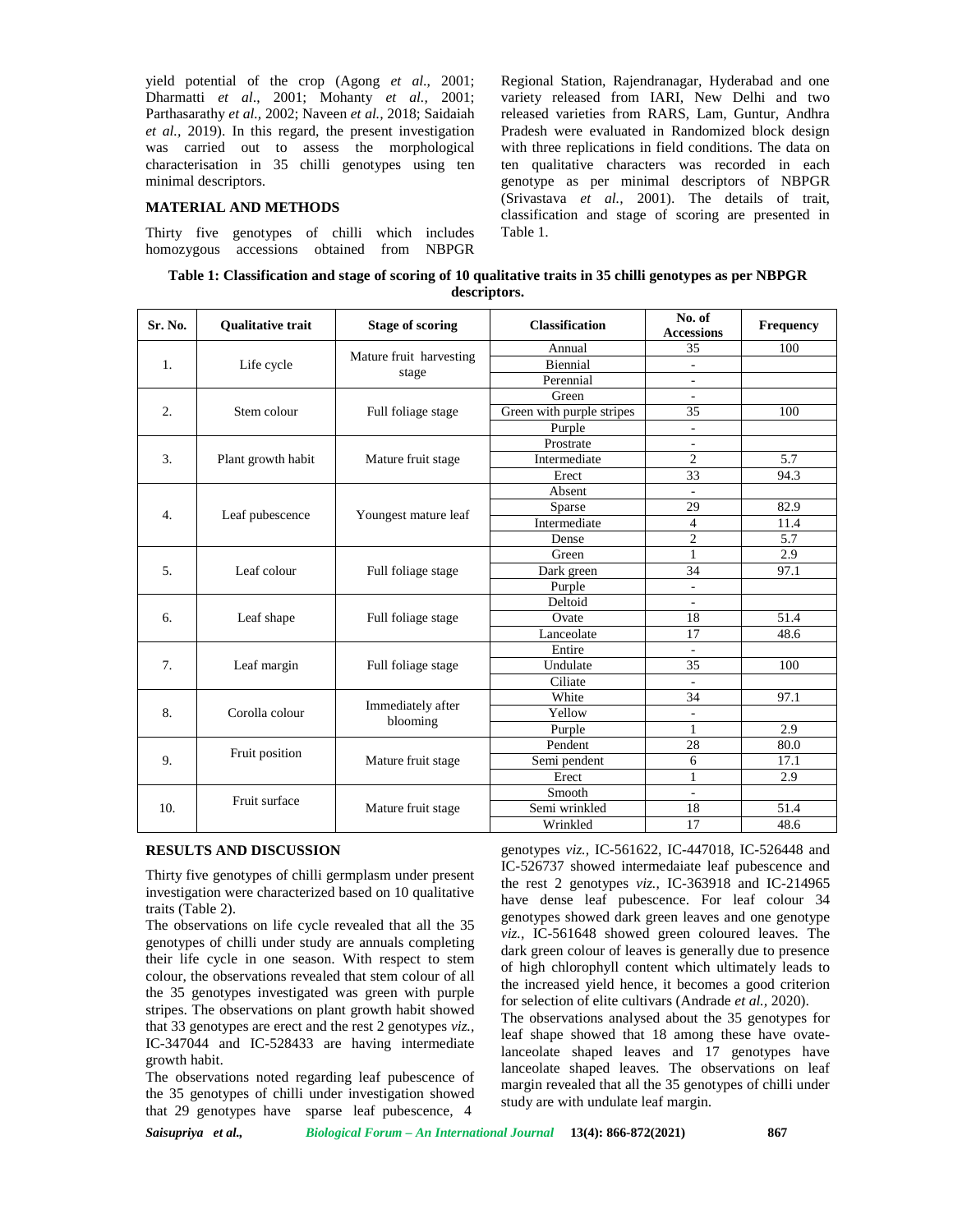| Genotype                                 | Life<br>cycle | <b>Stem colour</b>        | Plant growth<br>habit | Leaf pubescence | Leaf colour | Leaf shape       | Leaf<br>margin | Corolla colour               | Fruit<br>position | <b>Fruit surface</b> |
|------------------------------------------|---------------|---------------------------|-----------------------|-----------------|-------------|------------------|----------------|------------------------------|-------------------|----------------------|
| IC-347044                                | Annual        | Green with purple stripes | Intermediate          | Sparse          | Dark green  | Ovate-Lanceolate | Undulate       | White                        | Pendent           | Semi wrinkled        |
| IC-363918                                | Annual        | Green with purple stripes | Erect                 | Dense           | Dark green  | Lanceolate       | Undulate       | White                        | Erect             | Semi wrinkled        |
| IC-363993                                | Annual        | Green with purple stripes | Erect                 | Sparse          | Dark green  | Lanceolate       | Undulate       | White                        | Pendent           | Wrinkled             |
| IC-561676                                | Annual        | Green with purple stripes | Erect                 | Sparse          | Dark green  | Ovate-Lanceolate | Undulate       | White                        | Pendent           | Wrinkled             |
| IC-561622                                | Annual        | Green with purple stripes | Erect                 | Intermediate    | Dark green  | Lanceolate       | Undulate       | White                        | Pendent           | Semi wrinkled        |
| IC-610381                                | Annual        | Green with purple stripes | Erect                 | Sparse          | Dark green  | Ovate-Lanceolate | Undulate       | White                        | Erect             | Semi wrinkled        |
| IC-505237                                | Annual        | Green with purple stripes | Erect                 | Sparse          | Dark green  | Lanceolate       | Undulate       | White                        | Pendent           | Wrinkled             |
| IC-447018                                | Annual        | Green with purple stripes | Erect                 | Intermediate    | Dark green  | Ovate-Lanceolate | Undulate       | White                        | Semi<br>pendent   | Wrinkled             |
| IC-572459                                | Annual        | Green with purple stripes | Erect                 | Sparse          | Dark green  | Ovate-Lanceolate | Undulate       | White                        | Pendent           | Semi wrinkled        |
| IC-610383                                | Annual        | Green with purple stripes | Erect                 | Sparse          | Dark green  | Ovate-Lanceolate | Undulate       | White                        | Pendent           | Semi wrinkled        |
| IC-214965                                | Annual        | Green with purple stripes | Erect                 | Dense           | Dark green  | Lanceolate       | Undulate       | White                        | Pendent           | Semi wrinkled        |
| EC-402113                                | Annual        | Green with purple stripes | Erect                 | Sparse          | Dark green  | Ovate-Lanceolate | Undulate       | White                        | Pendent           | Semi wrinkled        |
| IC-410423                                | Annual        | Green with purple stripes | Erect                 | Sparse          | Dark green  | Lanceolate       | Undulate       | White with<br>purple stripes | Erect             | Wrinkled             |
| IC-526448                                | Annual        | Green with purple stripes | Erect                 | Intermediate    | Dark green  | Lanceolate       | Undulate       | White                        | Pendent           | Semi wrinkled        |
| EC-399567                                | Annual        | Green with purple stripes | Erect                 | Sparse          | Dark green  | Ovate-Lanceolate | Undulate       | White                        | Pendent           | Wrinkled             |
| IC-561655                                | Annual        | Green with purple stripes | Erect                 | Sparse          | Dark green  | Ovate-Lanceolate | Undulate       | White                        | Pendent           | Semi wrinkled        |
| EC-390030                                | Annual        | Green with purple stripes | Erect                 | Sparse          | Dark green  | Lanceolate       | Undulate       | White                        | Pendent           | Semi wrinkled        |
| IC-528433                                | Annual        | Green with purple stripes | Intermediate          | Sparse          | Dark green  | Ovate-Lanceolate | Undulate       | White                        | Pendent           | Wrinkled             |
| IC-528442                                | Annual        | Green with purple stripes | Erect                 | Sparse          | Dark green  | Ovate-Lanceolate | Undulate       | White                        | Erect             | Wrinkled             |
| EC-399535                                | Annual        | Green with purple stripes | Erect                 | Sparse          | Dark green  | Ovate-Lanceolate | Undulate       | White                        | Pendent           | Wrinkled             |
| EC-378632                                | Annual        | Green with purple stripes | Erect                 | Sparse          | Dark green  | Lanceolate       | Undulate       | White                        | Pendent           | Semi wrinkled        |
| IC-215012                                | Annual        | Green with purple stripes | Erect                 | Sparse          | Dark green  | Lanceolate       | Undulate       | White                        | Pendent           | Wrinkled             |
| EC-378688                                | Annual        | Green with purple stripes | Erect                 | Sparse          | Dark green  | Lanceolate       | Undulate       | White                        | Pendent           | Semi wrinkled        |
| IC-214966                                | Annual        | Green with purple stripes | Erect                 | Sparse          | Dark green  | Lanceolate       | Undulate       | White                        | Pendent           | Semi wrinkled        |
| IC-319335                                | Annual        | Green with purple stripes | Erect                 | Sparse          | Dark green  | Lanceolate       | Undulate       | White                        | Erect             | Wrinkled             |
| IC-394819                                | Annual        | Green with purple stripes | Erect                 | Sparse          | Dark green  | Lanceolate       | Undulate       | White                        | Pendent           | Wrinkled             |
| IC-572498                                | Annual        | Green with purple stripes | Erect                 | Sparse          | Dark green  | Ovate-Lanceolate | Undulate       | White                        | Pendent           | Wrinkled             |
| EC-399581                                | Annual        | Green with purple stripes | Erect                 | Sparse          | Dark green  | Ovate-Lanceolate | Undulate       | White                        | Pendent           | Wrinkled             |
| IC-526737                                | Annual        | Green with purple stripes | Erect                 | Intermediate    | Dark green  | Lanceolate       | Undulate       | White                        | Erect             | Semi wrinkled        |
| IC-570408                                | Annual        | Green with purple stripes | Erect                 | Sparse          | Dark green  | Lanceolate       | Undulate       | White                        | Pendent           | Wrinkled             |
| IC-561648                                | Annual        | Green with purple stripes | Erect                 | Sparse          | Green       | Ovate-Lanceolate | Undulate       | White                        | Pendent           | Wrinkled             |
| IC-334383                                | Annual        | Green with purple stripes | Erect                 | Sparse          | Dark green  | Lanceolate       | Undulate       | White                        | Pendent           | Wrinkled             |
| <b>SINDHUR<sup>c</sup></b>               | Annual        | Green with purple stripes | Erect                 | Sparse          | Dark green  | Ovate-Lanceolate | Undulate       | White                        | Pendent           | Semi wrinkled        |
| $LCA-625^\circ$                          | Annual        | Green with purple stripes | Erect                 | Sparse          | Dark green  | Ovate-Lanceolate | Undulate       | White                        | Pendent           | Semi wrinkled        |
| <b>PUSA</b><br><b>JWALA</b> <sup>c</sup> | Annual        | Green with purple stripes | Erect                 | Sparse          | Dark green  | Ovate-Lanceolate | Undulate       | White                        | Pendent           | Semi wrinkled        |

# **Table 2: Qualitative traits of 35 chilli genotypes.**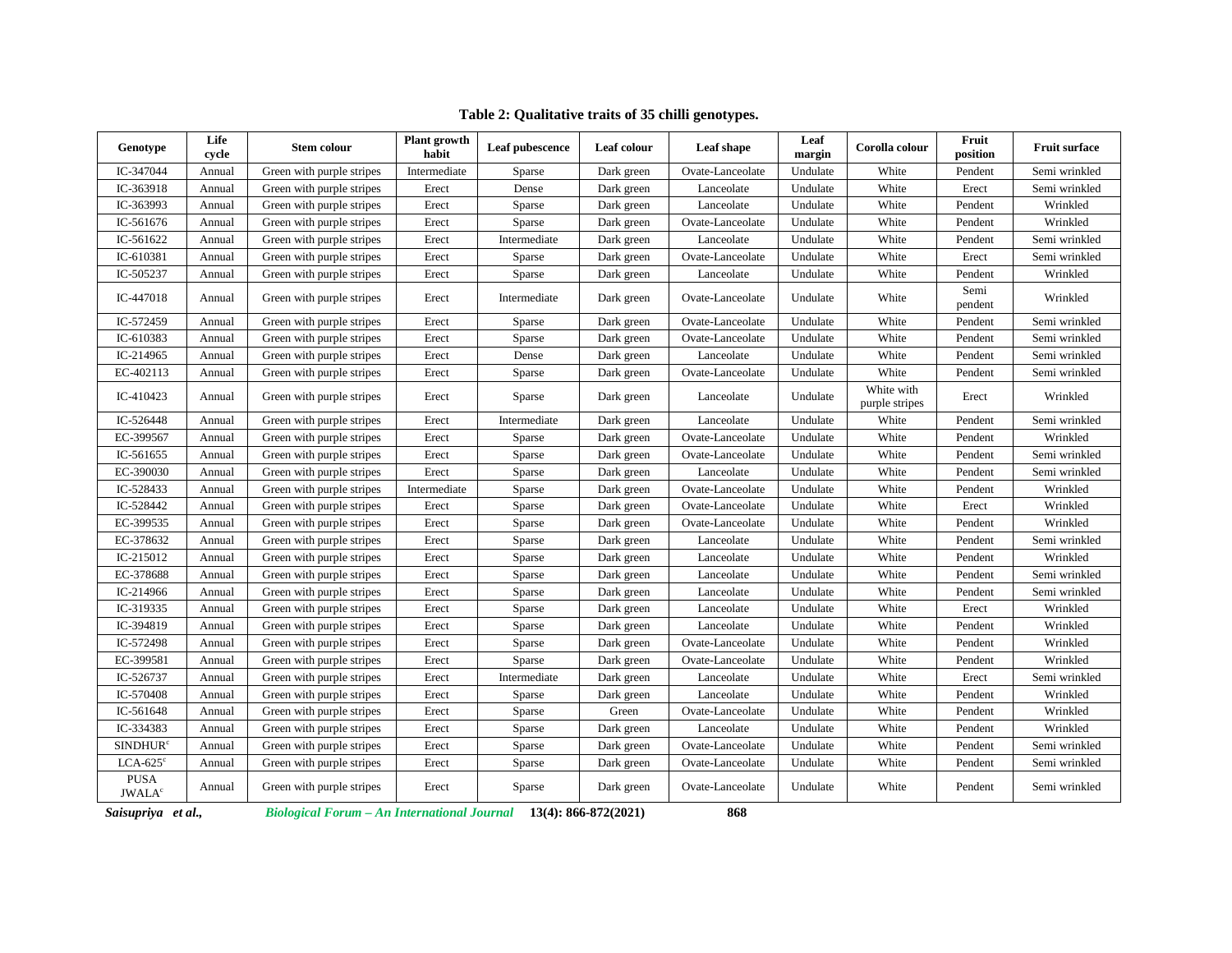

*Saisupriya et al., Biological Forum – An International Journal* **13(4): 866-872(2021) 869**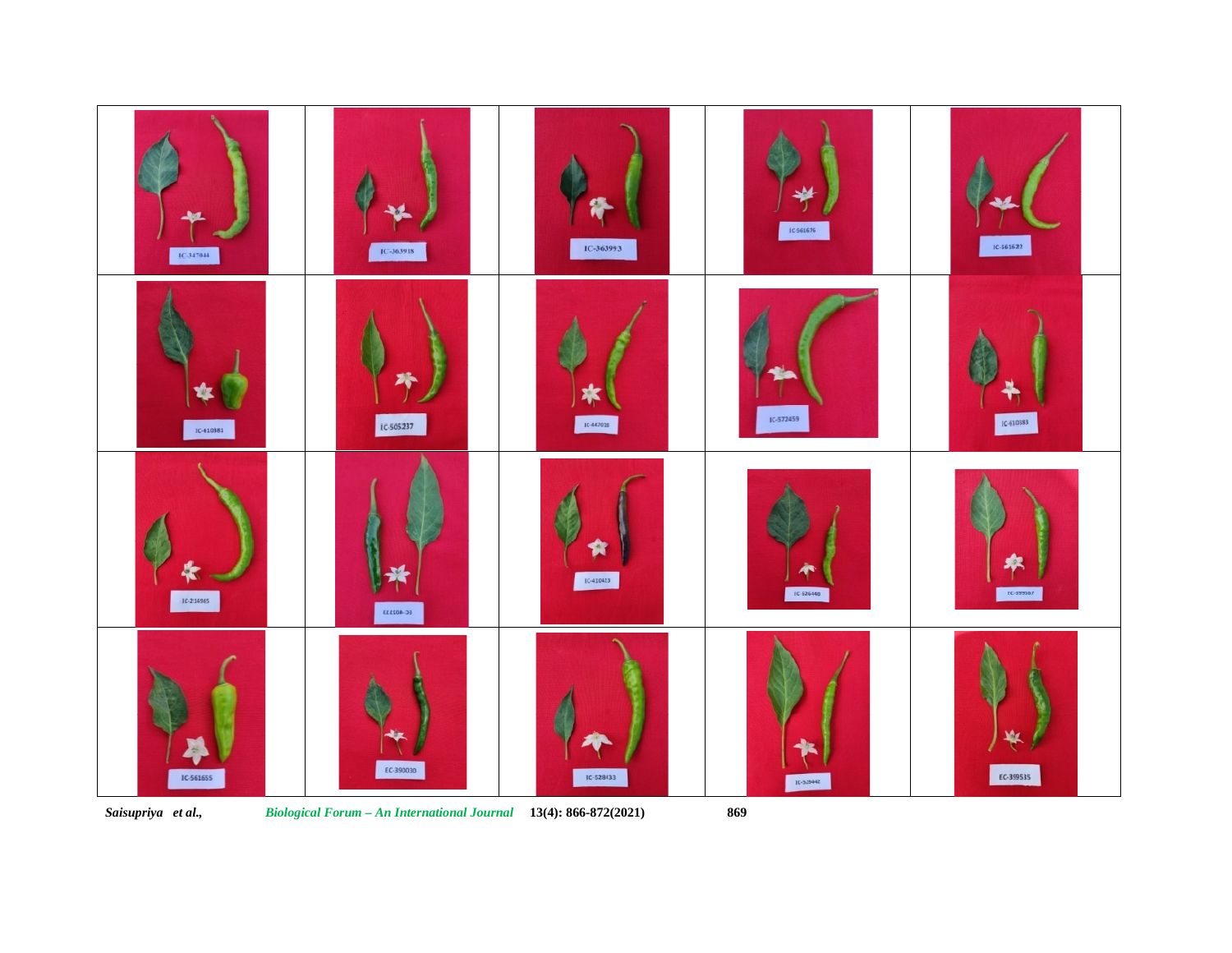

**Fig. 1.** Phenotypic diversity of 35 chilli genotypes.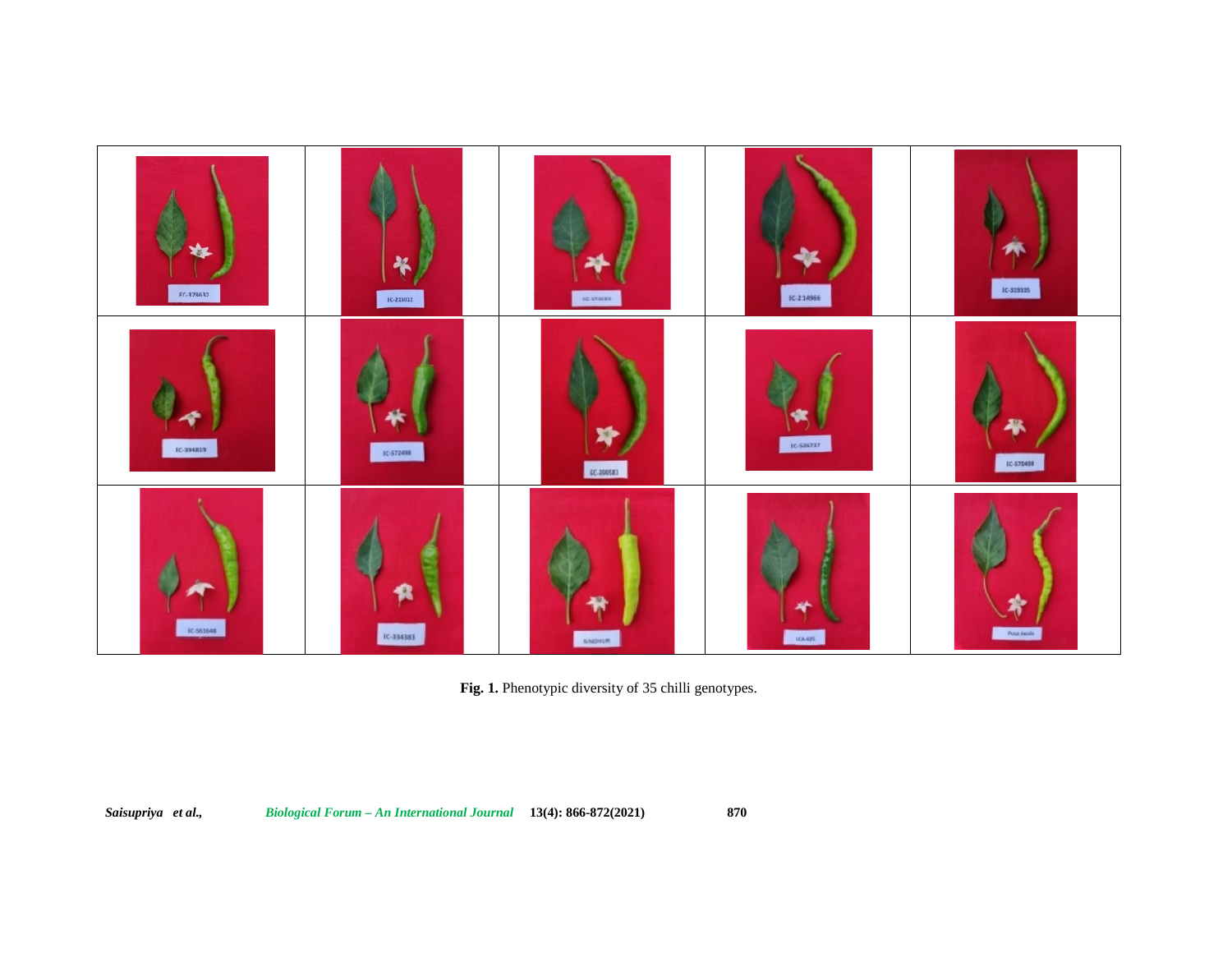The corolla colour showed that 34 genotypes have white colour corolla and one genotype IC-410423 have white colour corolla with purple stripes. The observations noted on fruit position showed that 28 genotypes have pendent fruits, six of them have erect fruits (IC-363918, IC-610381, IC-410423, IC-528442, IC-319335 and IC-526737) and one genotype have semi-pendent fruits (IC-447018). The observations on fruit surface disclosed that 18 genotypes have semi wrinkled fruit surface and 17 genotypes are with wrinkled fruit surface. Similarly maximum morphological variation was observed for fruit traits of two distinct chilli cultivars from North Eastern India by Colney *et al.,* (2018).

Among the different traits assessed, annual life cycle, green stem colour with purple stripes, undulate leaf margin showed 100% frequency; a higher frequency was also observed for erect plant growth (94.3%), sparse leaf pubescence (82.9%), dark green leaf colour (97.1%), white corolla colour (97.1%) and pendent fruit position (80.0%). For the trait white corolla colour, Joshia *et al.,* (2020) also reported the higher frequency which were in confirmation with the results obtained in this study.

Wide variations among the qualitative characters of the 35 genotypes were recorded. Intermediate growth habit was observed in IC-347044 and IC-528433, intermediate leaf pubescence was recorded in IC- 561622, IC-447018, IC-526448 and IC-526737, dense leaf pubescence was recorded in IC-363918 and IC- 214965, green leaf colour was recorded in IC-561648, white colour corolla with purple stripes was recorded in IC-410423, 6 genotypes have erect fruits (IC-363918, IC-610381, IC-410423, IC-528442, IC-319335 and IC- 526737) and one genotype have semi pendent fruits (IC-447018). One genotype IC-610381 can be exploited as ornamental plant because it has peculiar fruit characters as recorded in the above parameters. This is in confirmation with the results of Erika *et al*., 2020 whose study reported that chilli peppers are suitable germplasm for cultivation and distribution as ornamental plants.

Similar studies on stem colour, leaf size, leaf pubescence and leaf colour are conducted by Gaddagimath, (1992), Padma *et al*., (2017) in chilli. Horacio *et al.,* (2013) also studied about the descriptors leaf size, leaf pubescence and fruit surface in chilli. A similar kind of study was conducted by Zhani *et al.,* (2015) on characters like leaf colour, fruit position and fruit surface. Genetic variability of chilli peppers based on phenotypic and molecular descriptors have been studied by Bozokalfa *et al.,* (2009); Dias *et al.,* (2013); Moreira *et al.,* (2018).

#### **CONCLUSION**

The present study analysed the genetic similarities and variability between the thirty five chilli accessions using morphological markers. Results indicated that there is variability for most of the traits in chilli germplasm. Genotypes differed significantly in traits explaining uniqueness of characters. Understanding the extent of genetic variability within a species through the use of morphological marker is of critical importance for estimation of possible loss of genetic variation as well as to develop the strategies for germplasm conservation (Agyare *et al.,* 2016). These qualitative traits which showed high variation will be useful as morphological markers as they enable the detection of genetic variation based on individual phenotypic variations and also useful for identification of varieties in DUS testing. Hence selection based on these qualitative traits will be effective. These traits are useful in quick characterization of germplasm and may be utilized in further crop improvement studies.

**Acknowledgements.** The authors acknowledge NBPGR Regional station, Rajendranagar, Hyderabad for providing facilities to conduct the experiment. **Conflicts of Interest.** None.

#### **REFERENCES**

- Agong, S. G., Schittenhelm, S. and Fried, W. (2001). Genotypic variation of Kenyan tomato (*Lycopersicon esculentum* Mill.) germplasm. *Journal of Food Technology in Africa, 6*: 13-17.
- Agyare, R. Y., Akromah, R. and Abdulai, M. S. (2016). Assessment of genetic diversity in pepper (Capsicum sp.) landraces from Ghana using agro-morphological characters. *AJEA*, *12* (1), 1–16.
- Andrade, N. J. P., Alvaro, M. A., Cesar, G. T. B. and Marten, S. (2020). Morphological, Sensorial and Chemical Characterization of Chilli Peppers (Capsicum spp.) from the CATIE Genebank. *Agronomy, 10*: 1732.
- Anuradha, B., Saidaiah, P., Harikishan, S., Geetha, A. and Ravinder, R, K. (2018). Study of qualitative traits of germplasm of tomato (*Solanum lycopersicum* L.). *Journal of Pharmacognosy and Phytochemistry*, *7*(6): 539-543.
- Atnafua, B. and Endashaw, B. (2014). Overview: Morphological and Molecular Markers role in Crop Improvement Programs. *International Journal of Current Research in Life Sciences*, *3*(3): 35-42.
- Bozokalfa, K., Esiyok, D. and Turhan, K. (2009). Patterns of phenotypic variation in a germplasm collection of pepper (*Capsicum annuum* L) from Turkey. *In Spanish Journal of Agricultural Research*, *1*: 83–9.
- Benjamin, P., Cesar, O., Rigoberto, H., Alba, M., Daniel, D., Mariano, M., Aesenio, C. and Orlando, T. (2008). Module 4, Germplasm Conservation.
- Colney, L., Tyagi, W. and Mayank R. (2018). Morphological and molecular characterization of two distinct chilli cultivars from North Eastern India with special reference to pungency related genes. *Scientia Horticulturae, 240*: 1-10.
- Dhaliwal, M. S., Abhay, Y. and Jindal, S. K. (2014). Molecular characterization and diversity analysis in chilli pepper using simple sequence repeats (SSR) markers. *African journal of Biotechnology, 13*(31): 3137-3143.
- Dharmatti, P. R., Madalgeri, B. B., Mannikeri, I. M., Patil, R. V. and Patil, G. (2001). Genetic divergence studies in summer tomatoes. *Karnataka Journal of Agricultural Science, 14*: 407- 411.
- Dias, G. B., Gomes, V. M., Moraes, T. M. S., Zottich, U. P., Rabelo, G. R., Carvalho, A. O., Moulin, M., Gonçalves, L. S. A., Rodrigues, R. and Cunha, M.D. (2013). Characterization of Capsicum species using